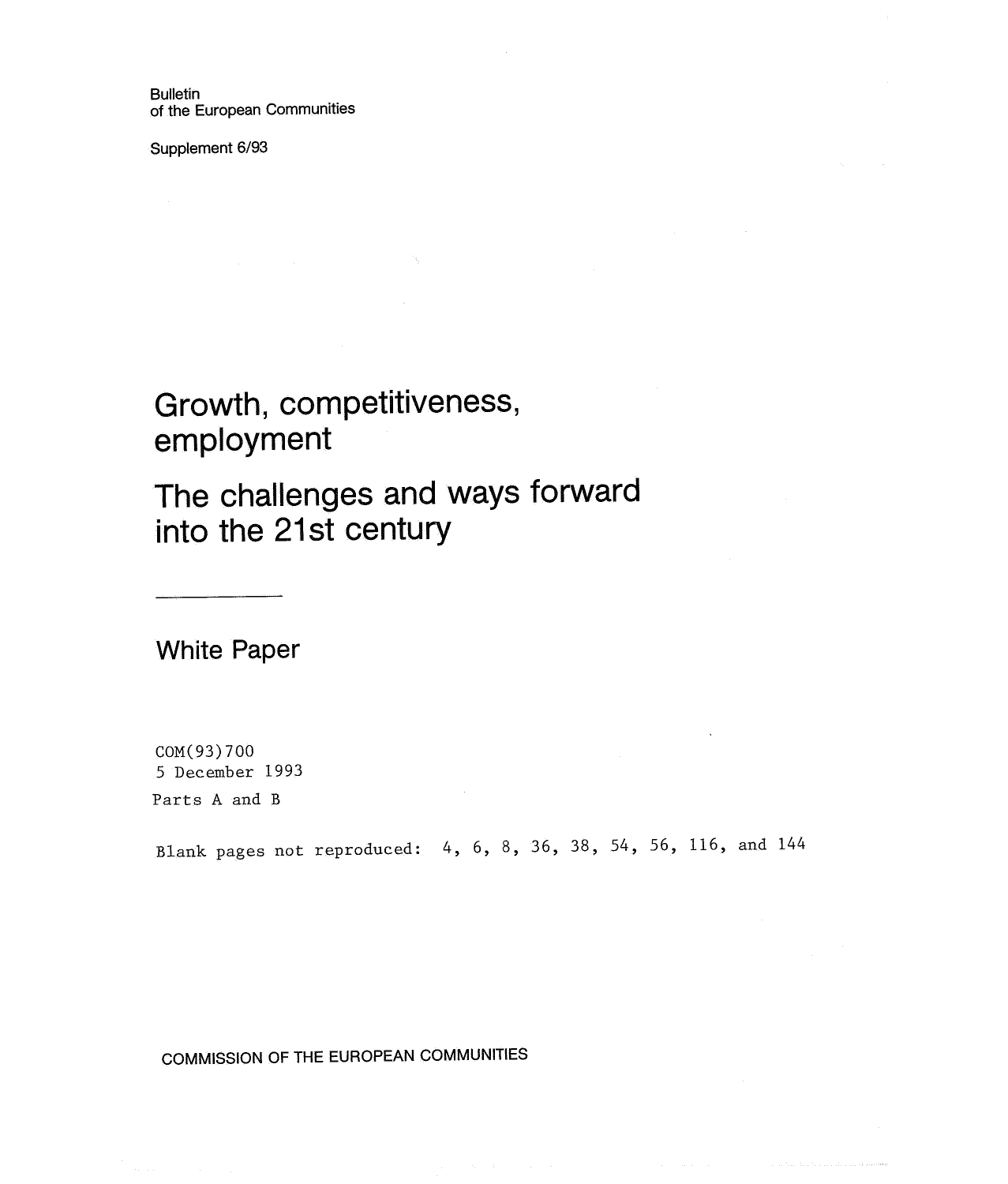Cataloguing data can be found at the end of this publication

Luxembourg: Office for Official Publications of the European Communities, 1993

ISBN 92-826-7000-7 (Parts A + B)

ISBN 92-826-7071-6 (Part C)

ISBN 92-826-7065-1 (Both volumes)

(9 ECSC-EEC-EAEC, Brussels. Luxembourg, 1993

Reproduction is authorized, except for commercial purposes, provided the source is acknowledged

Printed in Germany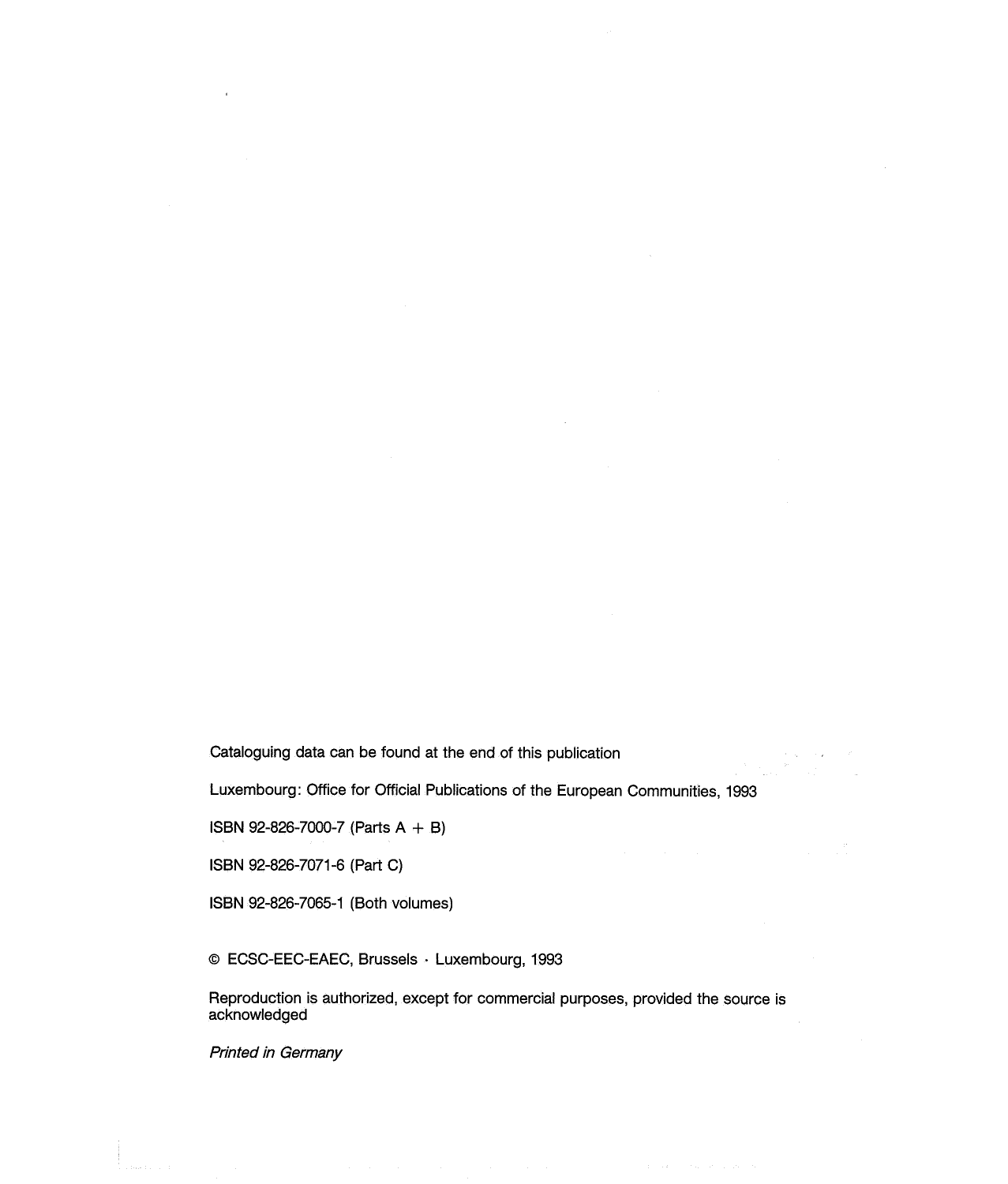## PREAMBLE

This White Paper sets out to foster debate and to assist decision-making  $-$  at decentralized, national or Community level  $-$  so as to lay the foundations for sustainable development of the European economies, thereby enabling them to withstand international competition while creating the millions of jobs that are needed.

We are convinced that the European economies have a future. Looking at the traditional bases of prosperity and competitiveness, Europe has preserved its chances. It possesses assets which it has only to exploit  $-$  assets such as its abundant non-physical capital (education, skills, capacity for innovation, traditions), the availability of fmancial capital and highly efficient banking institutions, the soundness of its social model, and the virtues of cooperation between the two sides of industry.

Given the scale of the needs that have to be met, both in the European Union and elsewhere in the world, recovery must be achieved by developing work and employment and not by endorsing basically Malthusian solutions. Yes, we can create jobs, and we must do so if we want to safeguard the future  $-$  the future of our children, who must be able to find hope and motivation in the prospect of participating in economic and social activity and of being involved in the society in which they live, and the future of our social protection systems, which are threatened in the short term by inadequate growth and in the long term by the deterioration in the ratio of the people in jobs to those not in employment.

In other words, we are faced with the immense responsibility, while remaining faithful to the ideals which have come to characterize and represent Europe, of finding a new synthesis of the aims pursued by society (work as a factor of social integration, equality of opportunity) and the requirements of the economy (competitiveness and job creation).

This major challenge confronts us all. That is why we are arguing, first and foremost, the need to press on with building a unified Europe which will increase our strength through cooperation and through the benefits of a large area without frontiers of any kind. That is why we are calling on everyone  $-$  and not only political decision-makers and business leaders  $-$  to contribute to the combined effort by seeking to understand the new world and by partici. pating in the joint endeavour.

Nothing would be more dangerous than for Europe to maintain structures and customs which foster resignation, refusal of commitment and passivity. Revival requires a society driven by citizens who are aware of their own responsibilites and imbued with a spirit of solidarity towards those with whom they form local and national communities — communities that are so rich in history and in their common feeling of belonging.

The contribution which the European Union can make is therefore to assist this movement which reconciles our historical loyalties with our wish to take our place in this new world that is now emerging.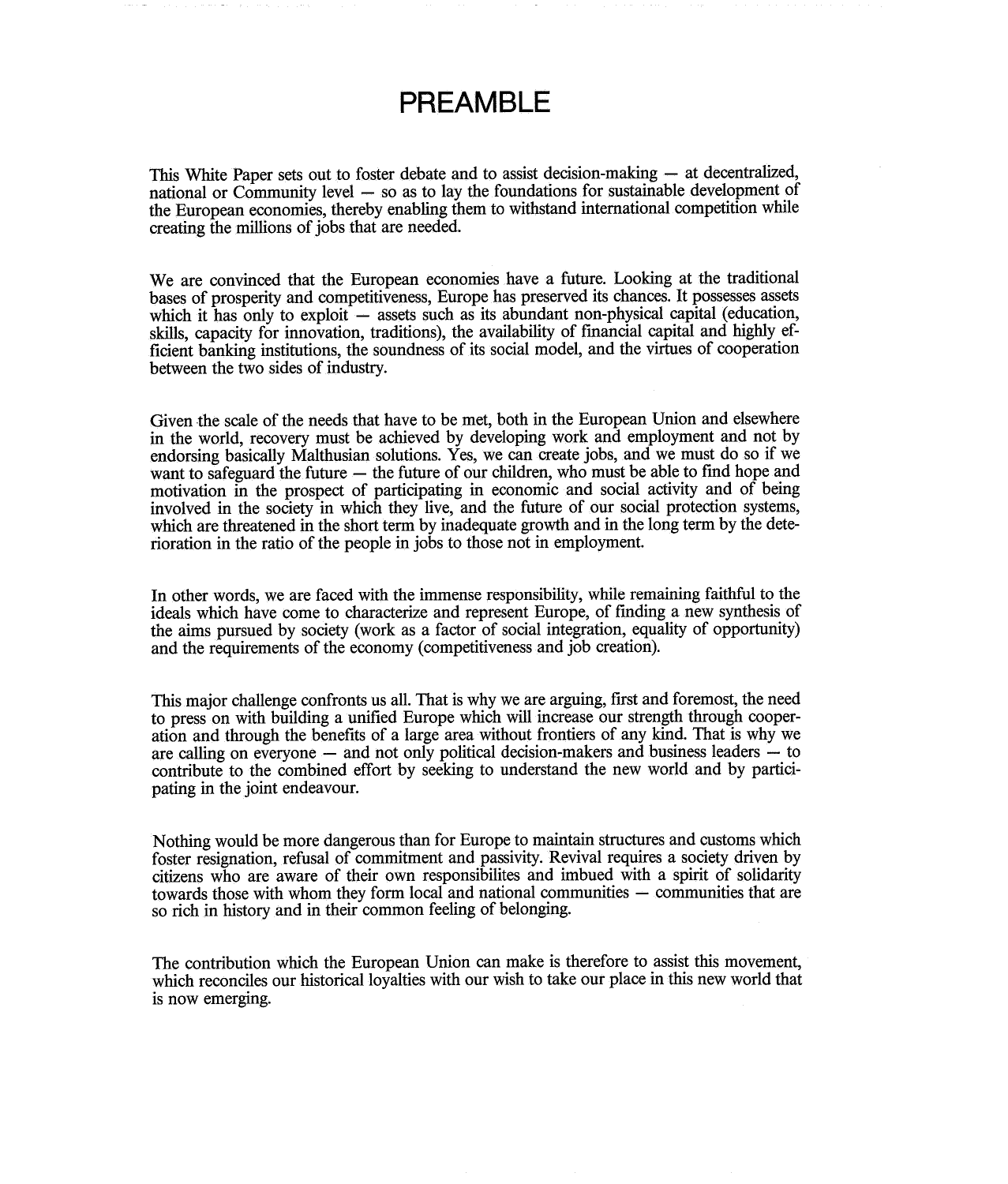### **SUMMARY**

| PART A                               | White Paper: The challenges and ways forward into the 21st | 7   |
|--------------------------------------|------------------------------------------------------------|-----|
| PART B                               | The conditions of growth, competitiveness and more jobs    | 35  |
| $I - Growth$                         |                                                            |     |
| Chapter 1                            |                                                            | 39  |
| $\Pi$ - Competitiveness              |                                                            |     |
| Chapter 2                            | The conditions for growth and greater competitiveness      | 57  |
|                                      |                                                            | 57  |
|                                      |                                                            | 68  |
| Chapter 3                            |                                                            | 75  |
| Chapter 4                            |                                                            | 86  |
| Chapter 5                            |                                                            | 92  |
|                                      |                                                            | 92  |
|                                      |                                                            | 100 |
|                                      |                                                            | 103 |
| Chapter 6                            |                                                            | 106 |
| $III$ - Employment                   |                                                            |     |
| Chapter 7                            | Adaptation of education and vocational training systems    | 117 |
| Chapter 8                            |                                                            | 123 |
| Chapter 9                            |                                                            | 136 |
| IV - Towards a new development model |                                                            |     |
| Chapter 10                           | Thoughts on a new development model for the Community      | 145 |
| PART C                               | The contributions of the Member States (separate volume)   |     |
|                                      |                                                            |     |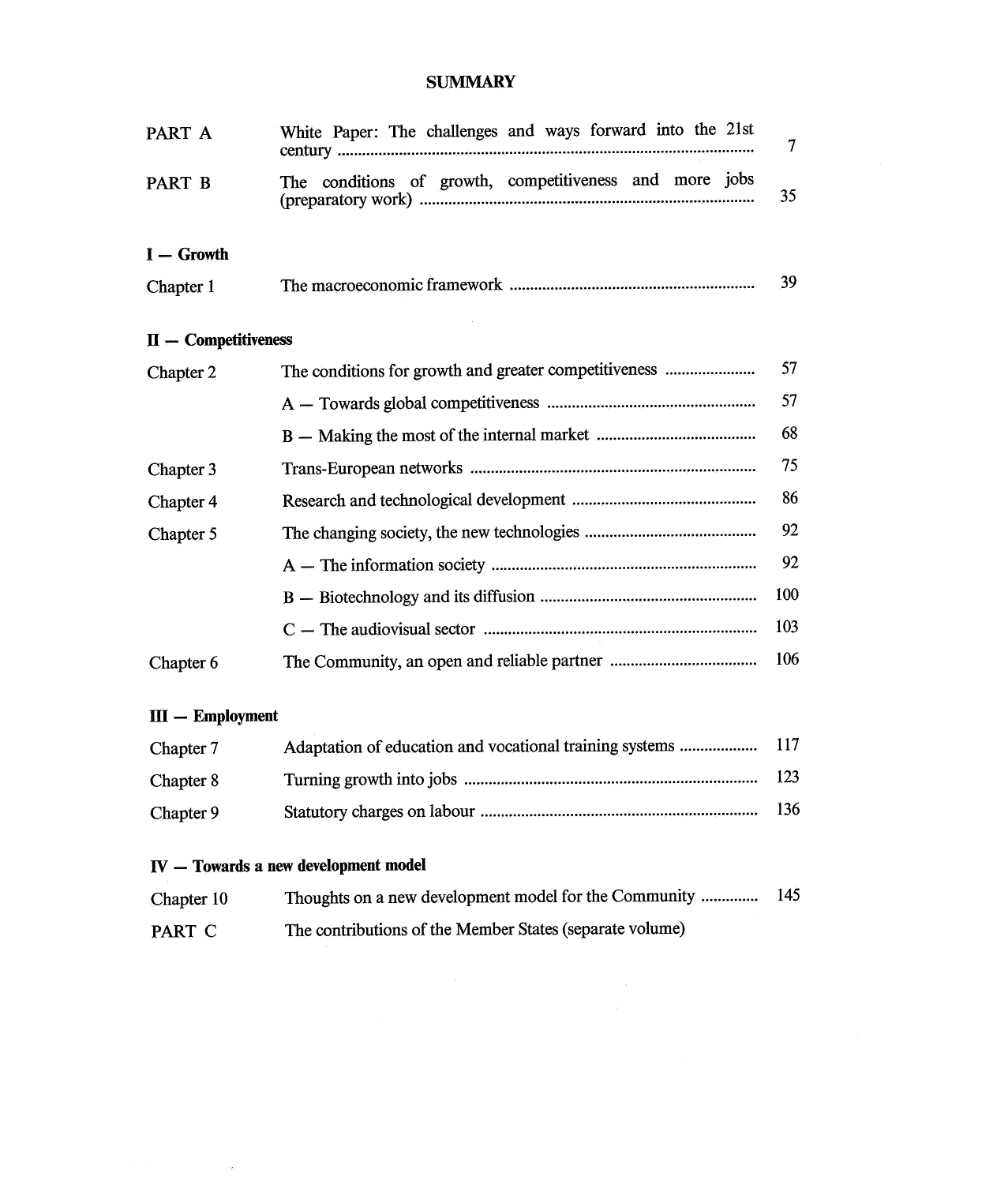# PART A

# White Paper

The challenges and ways forward into the 21st century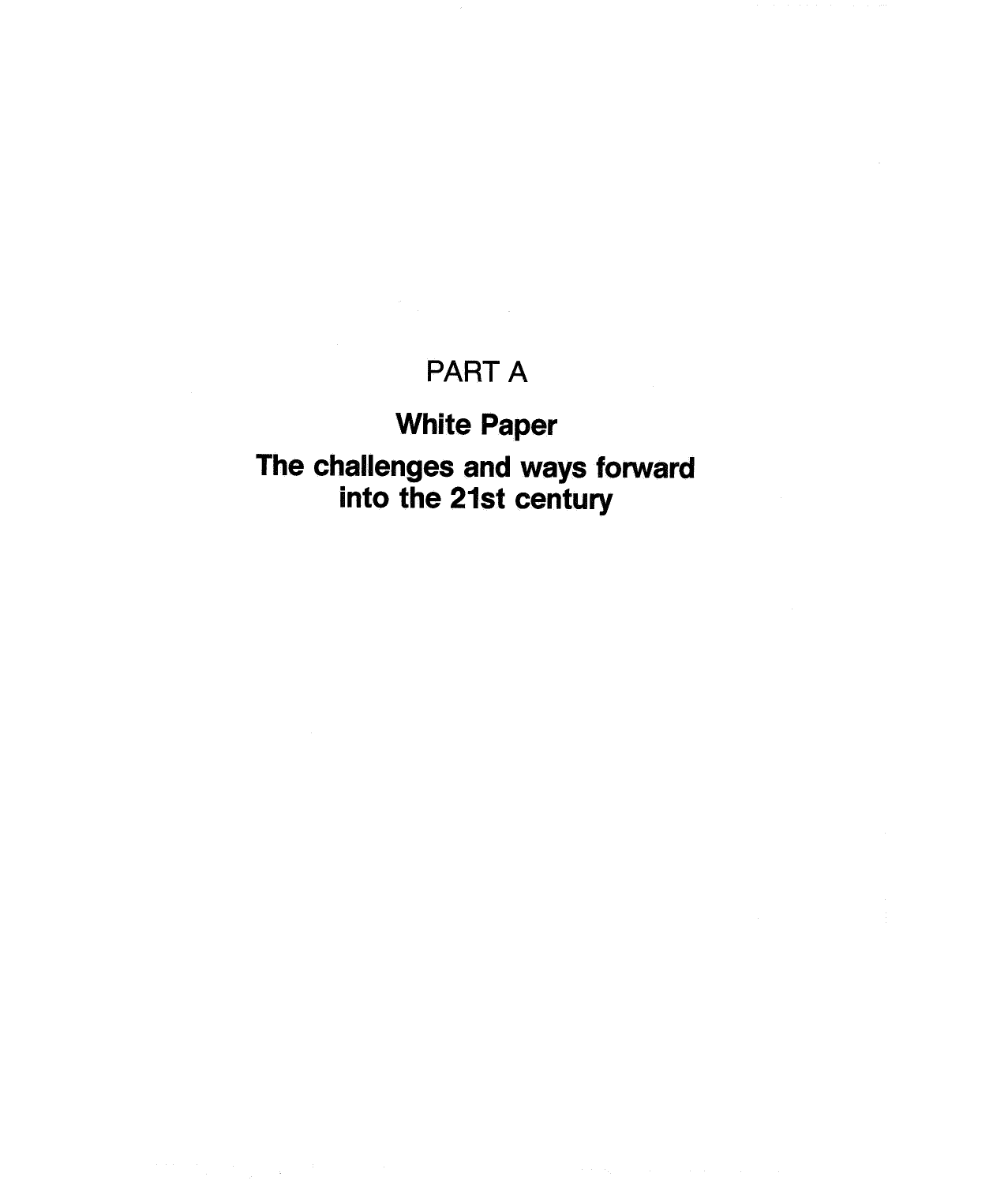## Why this White Paper?

The one and only reason is unemployment. We are aware of its scale, and of its consequences too. The difficult thing, as experience has taught us, is knowing how to tackle it.

The Copenhagen European Council in June invited the European Commission to present a White Paper on a medium-term strategy for growth, competitiveness and employment. That decision followed an in-depth discussion between the Heads of State or Government based on an analysis by the President of the Commission of the weaknesses of the European economies.

The White Paper draws in large part on the contributions from the Member States. It has also been guided by the discussions often beset by conflict  $-$  under way in our countries between governments and social partners (employers' and trade union organizations).

The European Commission is aware of the difficulty of the task. For if the solutions already existed, our countries would surely have applied them; if there were a miracle cure, it would not have gone unnoticed. With national situations being so different, any proposal has to be presented with sensitivity and caution. That being so, the Commission does share the view, expressed by many Member States, that joint responses would strengthen the hand of each player. and therefore of the European Union.

#### There is no miracle cure

- Neither protectionism, which would be suicidal for the European Union, the world's largest trading power, and would run counter to its proclaimed objectives, in particular that of encouraging the economies of the poorest countries to take off;
- . nor a dash for economic freedom: turning on the tap of government spending and creating money can, like a narcotic, pro-But the return to reality would be all the more painful when we had to repair the

damage wreaked by inflation and external imbalances. The worst damage would be higher unemployment;

- . nor a generalized reduction in working hours and job-sharing at national level: this would result in a slowing-down of production due to the difficulty of striking the right balances between the demand for skilled workers, the optimum utilization of plant and the supply of labour;
- . nOr a drastic cut in wages to align our costs on those of our competitors in the developing countries: socially unacceptable and politically untenable, such an approach would only worsen the crisis by depressing domestic demand, which also contributes to growth and the maintenance of employment.

#### How has it come to this?

We will not dwell here on the analysis presented in Copenhagen. This has been confirmed and fleshed out by the national contributions and the Commission's research: competitiveness, growth and employment are closely interrelated, and have been for some time.

#### Over the last 20 years

- the European economy's potential rate of growth has shrunk (from around 4% to around 2.5% a year);
- **•** unemployment has been steadily rising from cycle to cycle;
- . the investment ratio has fallen by five percentage points;
- . our competitive position in relation to the USA and Japan has worsened as regards:

employment

our shares of export markets R&D and innovation and its incorporation into goods brought to the

market the development of new products.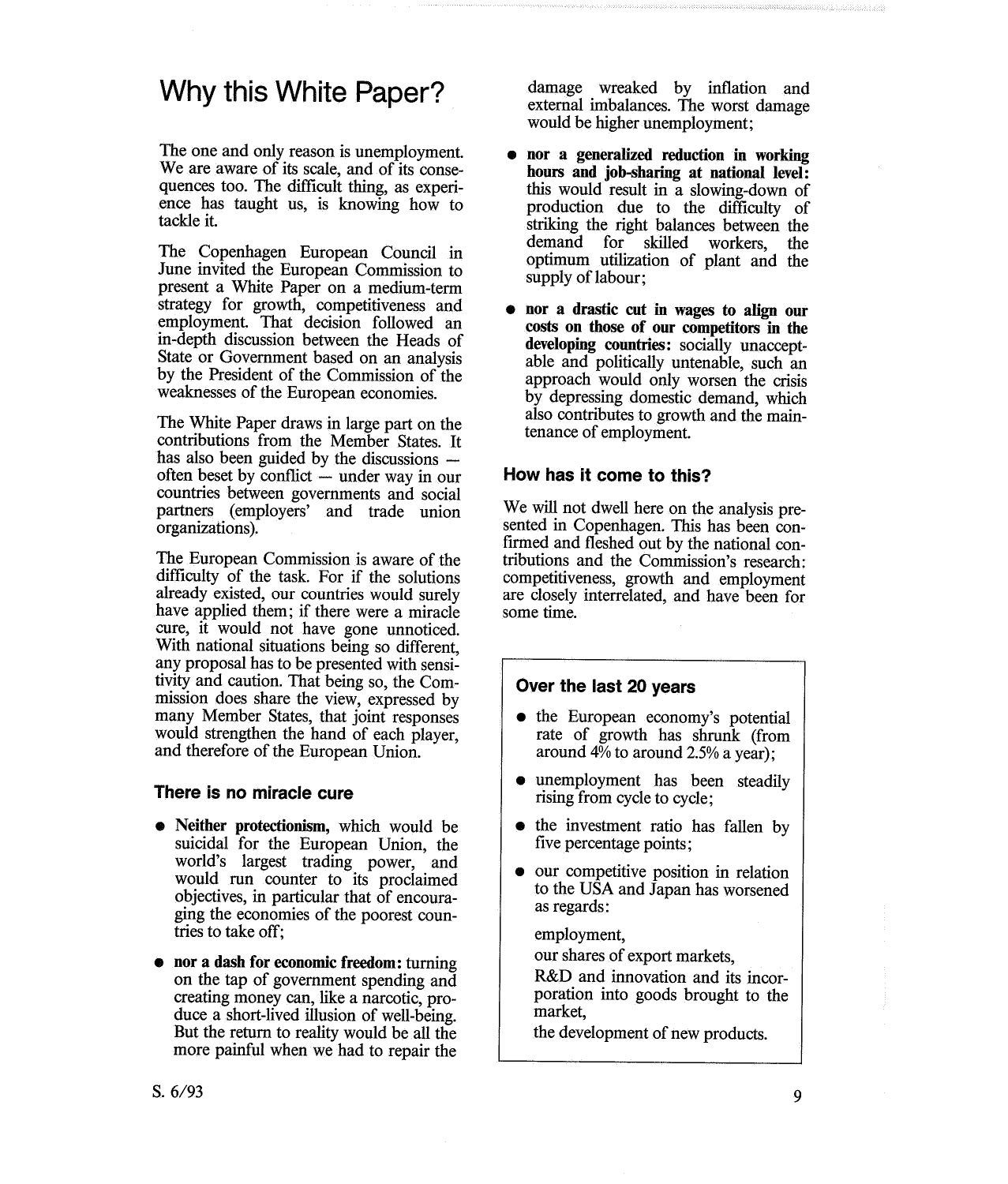And yet the Community over the past few<br>years enjoyed what all observers agree was a period of growth and restructuring prompted by the 1992 objective. That objective was not an illusion: it swiftly received<br>broad support from all sections of society, and the structural changes it generated account for many of the nine million jobs created between 1986 and 1990.

The 1992 objective: A tangible reality

- . 70 million customs documents done away with;
- A 3% saving on the costs of international transport;
- Three times more company mergers and acquisitions in the Community over the period in question;
- . Twice the number of European companies involved in mergers and acquisitions in the rest of the world;
- . A doubling of trade in the Community in sectors previously regarded as sheltered from competition;
- Investment up by one third between 1985 and 1990;
- . Nine million jobs created between 1986 and 1990;
- One half of a percentage point extra growth each year.

This integration process is not yet complete since certain sectors are being only gradually opened up to competition; it does however, amply demonstrate that Europe has been capable of anticipating developments, creating a stimulus and responding to it.

How, then, can we explain the fact that all these achievements have not made it possible at least to cushion the effects of the world recession? Was the single market process merely a flash in the pan? The truth is that although we have changed, the rest of the world has changed even faster.

The present crisis can be understood only in the light of the universality of the trends which have been shaping the global economy and their acceleration since the end of the 1970s.

#### Changes in the decor

#### In geopolitical terms

- . new competitors have emerged and have shown their ability to incor. porate the latest technical progress;
- the end of communism has opened up new potential for economic growth: 120 million people in neighbouring countries with a standard of living well below our own. But we have not been able to harness this for a new dynamism;

#### In demographic terms

• the ageing of the population and the transformation of family structures;

#### In technological terms

- the new industrial revolution is well under way and is causing rapid and far-reaching changes in technologies jobs and skills;
- the economy is becoming increasingly knowledge-based, manufacturing activities are being farmed out, services are taking the lion share, and the possession and transmission of information is becoming crucial to success;

#### In financial terms

• the interdependence of markets resulting from the freedom of capital movements together with new technology is an inescapable fact of life for all economic and financial operators

### The heart of the problem: The three types of unemployment

Since the beginning of the 1970s, unemployment in the Community has risen steadily except during the second half of the 1980s. Today 17 million people are out of work. Over the last 20 years, 80% more wealth has been created but total employ-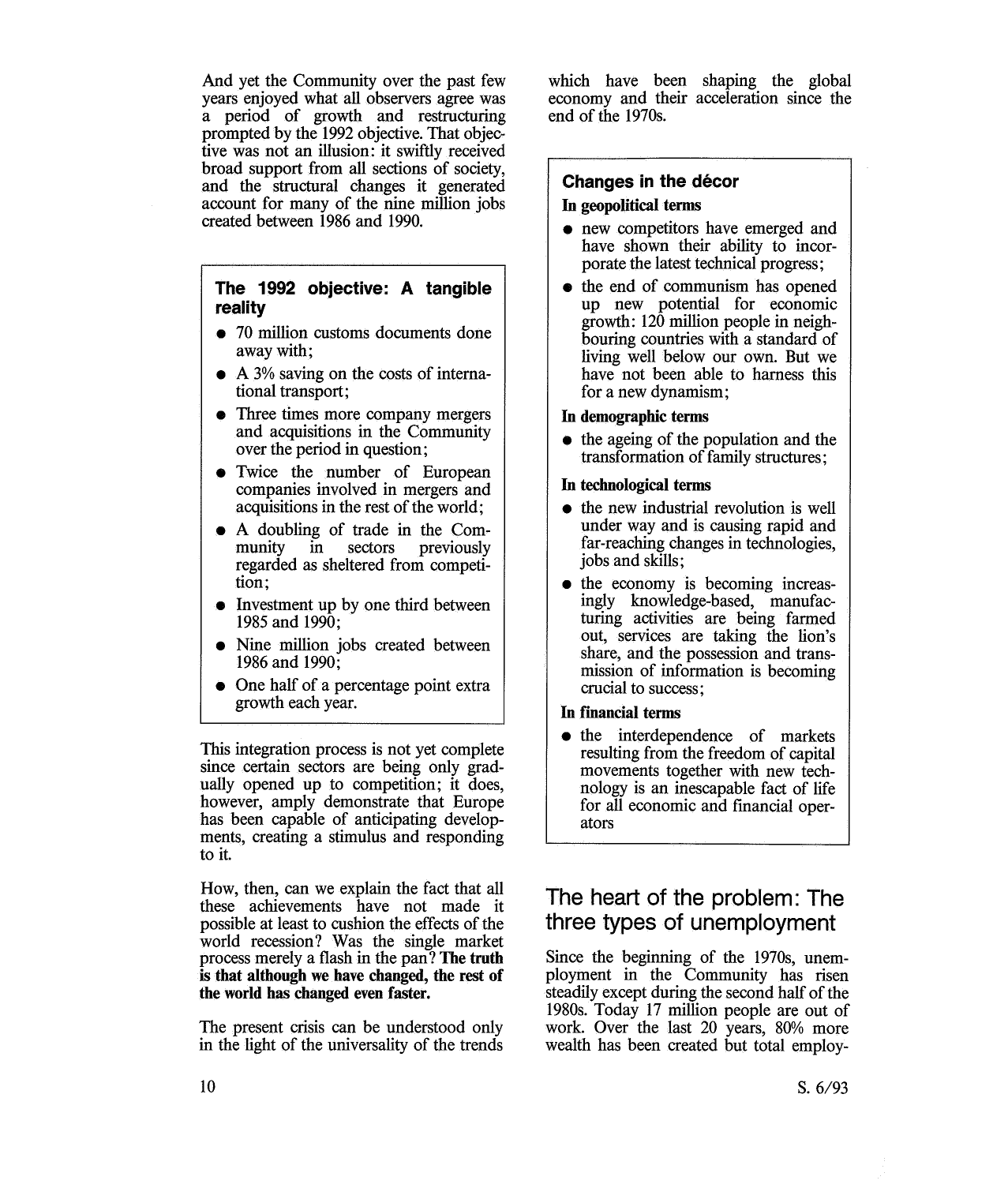ment has risen by only 9%. To explain this a distinction must be drawn between the three different forms of unemployment:

#### Cyclical unemployment

In a context in which labour resources are increasing by some 0.50% a year, any slackening in growth immediately triggers a sharp rise in unemployment. This is particularly so at present when, for the first time since 1975, Europe has experienced a slow. down in economic activity.

#### Structural unemployment

At the end of the 1980s, when the economy was going strong, unemployment still stood at 12 million.

The explanations for this rigidity of unemployment are now clear:

- . The role we have come to play in the new international division of labour has not been an optimum one because we have neglected future growth sectors in concentrating too much on the rents and positions established in traditional indus. tries.
- . The relatively high cost of unskilled labour is speeding up the rationalization of investment and holding back job creation in services. This has resulted in the loss of millions of jobs.
- . Our employment systems have aged: by this term we mean the whole complex of issues made up nowadays by the labour market and employment policy, the possibilities of flexibility within or outside enterprises, the opportunities provided or not provided by the education and training systems, and social protection.
- Finally and more especially, the countries of the south are stirring and competing with us  $-$  even on our own mar $kets$  — at cost levels which we simply cannot match.

#### Technological unemployment

This problem is as old as industrial society itself, which has continually changed  $$ albeit not always smoothly  $-$  by incorporating technical progress. Nevertheless, the phenomenon now seems to be undergoing a change of scale. This is not to say that technological progress in enterprises is doing away with more jobs than it is creating: for example, the employment situation is on average more favourable in those firms that have introduced microelectronics than in those that have not done so.

It is nevertheless the case that we are once again passing through a period in which a gap is opening up between the speed of technical progress, which is concerned primarily with how to produce (manufacturing processes and work organization) and which therefore often destroys jobs, and our capacity to think up new individual or collective needs which would provide new job opportunities.

And yet technical progress is presenting opportunities for growth and employment on condition that we alter our development model, meet the needs stemming from the upheavals in social life and urban civilization, preserve our rural areas, and improve the environment and the quality of our natural assets. In so doing, we will pave the ways for our entry into the 2lst century.

### Ways forward into the 21st century

In order to reverse the disastrous course which our societies, bedevilled by unemployment, are taking, the European Union should set itself the target of creating 15 million jobs by the end of the century.

It is the economy which can provide the necessary pointers to a reappraisal of principles inherited from an age in which manpower resources were scarce, technological innovation was made possible through imitation, and natural resources could be exploited at will. We are thus setting out a number of broad guidelines which have a predominantly economic basis, although it will be seen that they cannot be dissociated from the major trends which are affecting society itself: an economy that is healthy, open, decentralized, competitive and based on solidarity. However, these efforts would be in vain if we did not once again make employment policy the centre-piece of our overall strategy.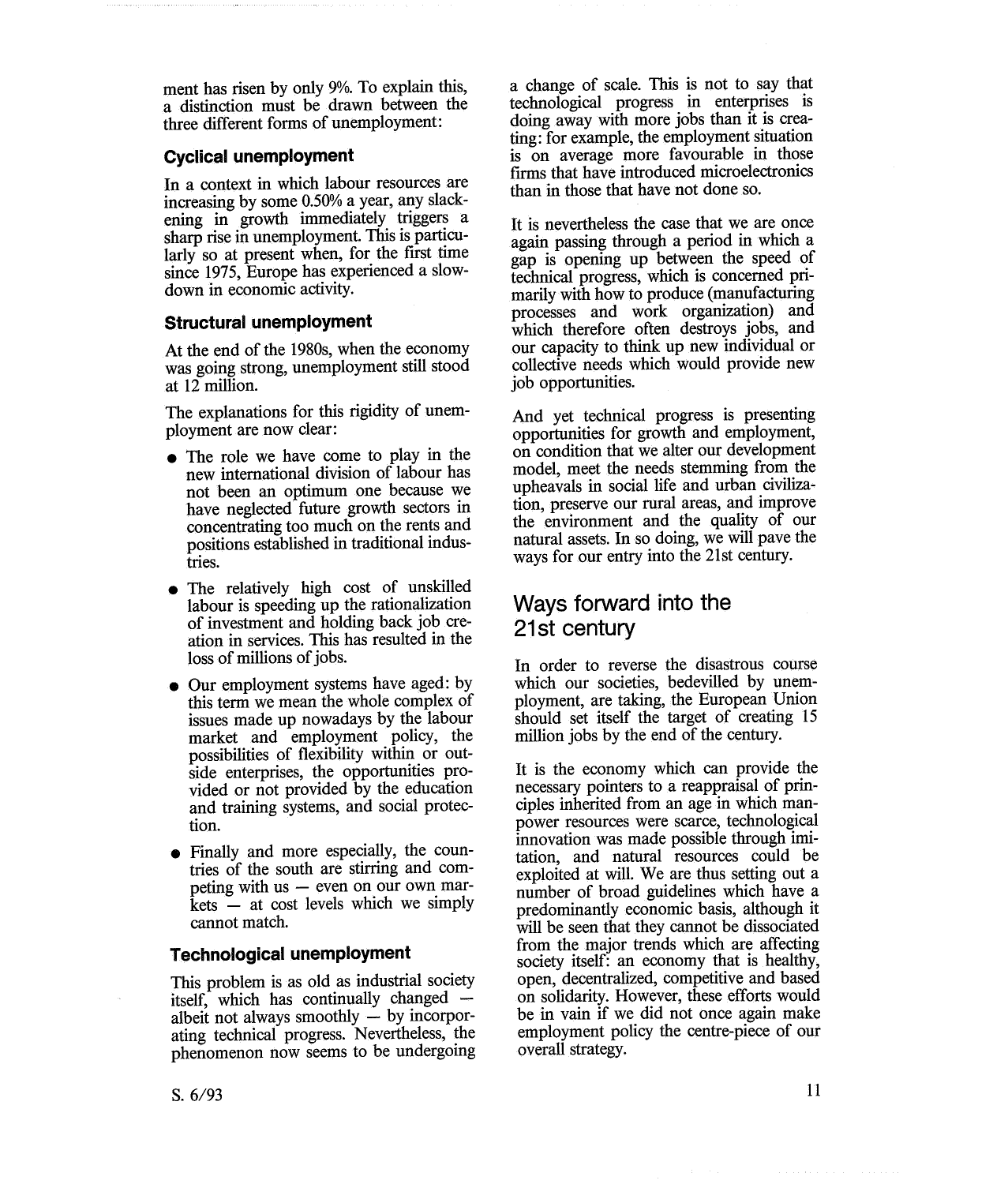#### healthy economy

The people of Europe need stability. The false prophets of inflation and of a return to exchange-rate variability represent special interests. Their bad money still threatens to oust the good.

The White Paper is, accordingly, consistent with the guidelines submitted to the European Council, in accordance with the new Treaty (Article 103), to mark the beginning of the second stage of European economic union, which must be successful if a single currency is to be achieved. We must therefore place our thinking within a macroeconomic reference framework for both economic and monetary convergence which will increase the opportunities available to our economies.

This strategy could be applied in two phases, the first consisting of pulling out of the current recession as quickly as possible and the second from the mid-1990s consisting of returning to a path of strong and healthy growth. The macroeconomic policies to be implemented for these two phases are set on similar courses but have different points of emphasis.

The gradual reduction in public deficits dominates the initial phase, subsequently giving way to their stabilization around the common objective. This will call for increased efforts to restructure spending and in particular to curb operating expendi $ture$  - in favour of public resources allocated to investment.

Stable monetary policies consistent with the aim of low inflation will be a constant benchmark throughout the period. They , would lead to further interest-rate cuts that would make more attractive the investment essential to the modernization and competitiveness of our economies. Investment in infrastructures, housing and environmental improvement projects would thus be given a particular boost.

Finally, the trends of all categories of income should be made consistent with the objectives of monetary stability and cost moderation. During the first phase, the task would<br>be to avert an acceleration which would frustrate the reduction of interest rates in the long term; during the second, it would

be necessary to guarantee an adequate rate of return to permit an increase in the investment ratio and hence in growth.



#### An open economy

Each of the major bursts of growth in the European economies started with a qualitative leap in international trade. The most spectacular contribution probably came from the establishment of the multilateral trading system resulting from the Bretton Woods agreements after the Second World War.

Today we are perhaps seeing the beginnings of an equally important leap forward with the very rapid integration into world trade of developing countries and former communist countries.

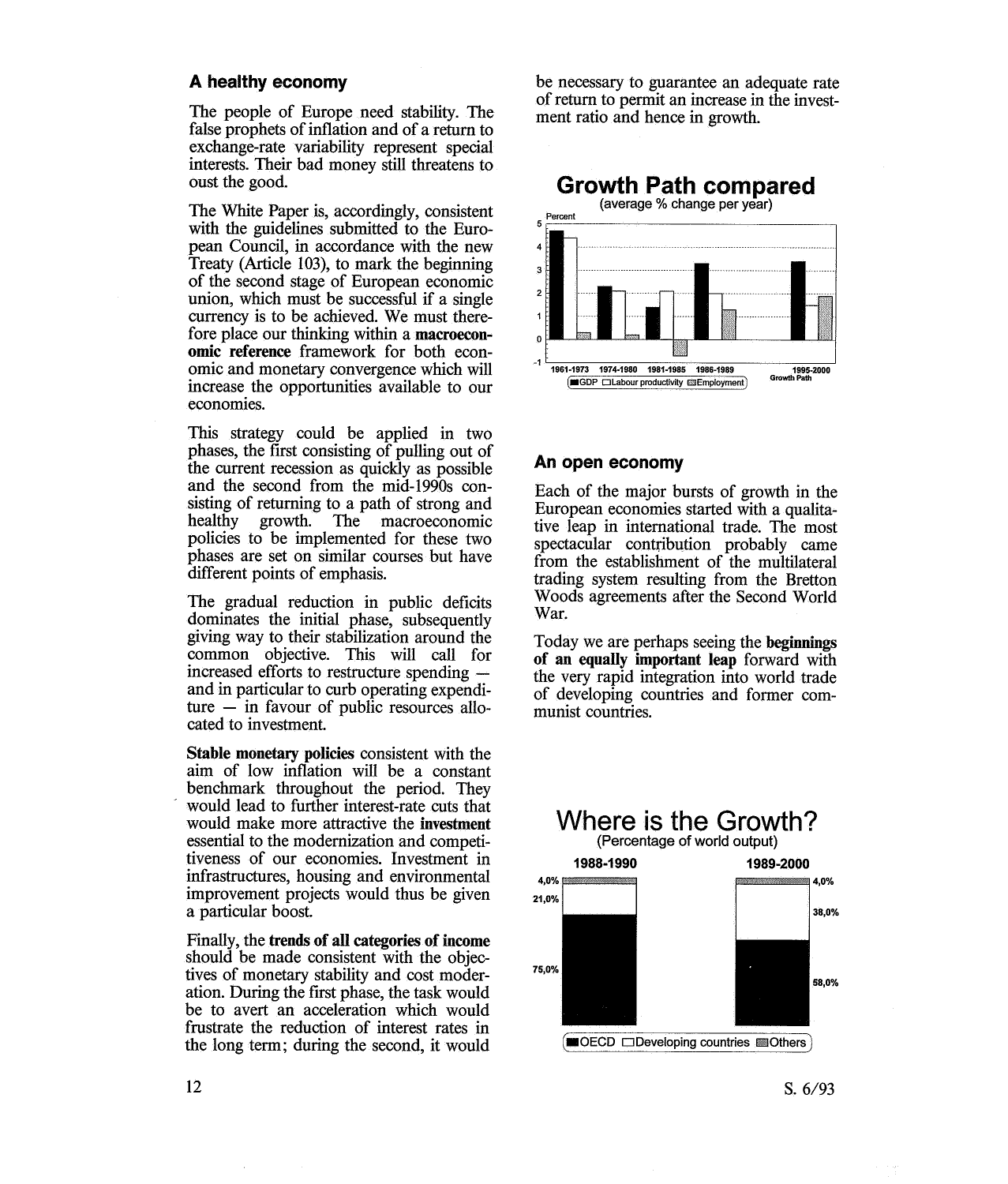The Community must be open and prepare itself for this prospect. This is why the con. elusion of the Uruguay Round negotiations is of such importance for it too. For the first time, these negotiations will produce a global agreement between industrialized and developing countries containing balanced concessions aimed at fair access to all markets.

Among the issues in these negotiations, the transformation of GAIT into a fully fledged international institution designated a multilateral trade organization' would guarantee a sustainable and harmonious development of international trade. The Community is attached to this idea: it regards it as the means of ensuring that GATI has the authority to stand up to hegemony, to face up more effectively to the imbalances resulting from world monetary instability, and to address other issues where the existence of multilateral rules would be invaluable. There is indeed a need to ensure better consistency between the various bodies responsible for fostering healthy competition, to deal with the inequality of the conditions for direct investment, and to guarantee a fair sharing-out of burdens in the area of environmental protection.

The strengthening of the multilateral trading system, its effective application and the transparency of its rules are, for the Community, the best guarantee of success with its own effort to adjust. This is part and parcel of the goal of achieving coherent world management of the problems posed by development inequalities and the concentration of poverty in certain regions.

The European Union must first demonstrate this openness of mind and recognition of the unavoidable globalization of the economy to its eastern and southern neighbours. Enormous potential exists, but it requires us to invest massively, to transfer a considerable volume of know-how and to open up our markets more widely. If all of these countries manage to pursue reasonable policies of adjustment and modernization, they will fully benefit from our action and return those benefits to us in the form of new markets and, consequently, new jobs. Only properly managed interdependence can guarantee a positive outcome for everybody.

#### Decentralized economy

The market economy has a decentralizing effect. This was the reasoning behind the single market' project (Objective 92). Its aim was not only to achieve economies of scale but also to set free the dynamism and the creativity inherent in competition.

Decentralization now also reflects a radical change in the organization of our societies which are all confronted with the growing complexity of economic and social phenomena and the legislative or regulatory framework.

Hence the growing importance of the local level at which all the ingredients of political action blend together most successfully.

#### The information society

- The dawning of a multimedia world  $(sound - text - image)$  represents a radical change comparable with the first industrial revolution;
- Tomorrow's world is already with us: by the end of the century there will be 10 times as many TV channels and three times the number of subscribers to cable networks. In the USA it is estimated that six million people are already involved in teleworking;
- . The USA has already taken the lead: 200 of its biggest companies already use information highways;
- . At the heart of the development model for the 2lst century, this issue is a crucial aspect in the survival or deeline of Europe;
- It can provide an answer to the new needs of European societies: communication networks within companies; widespread teleworking; widespread access to scientific and leisure databases; development of preventive health care and home medicine for the elderly.

Hence also the decentralization movement affecting the business world. SMEs are

S. 6/93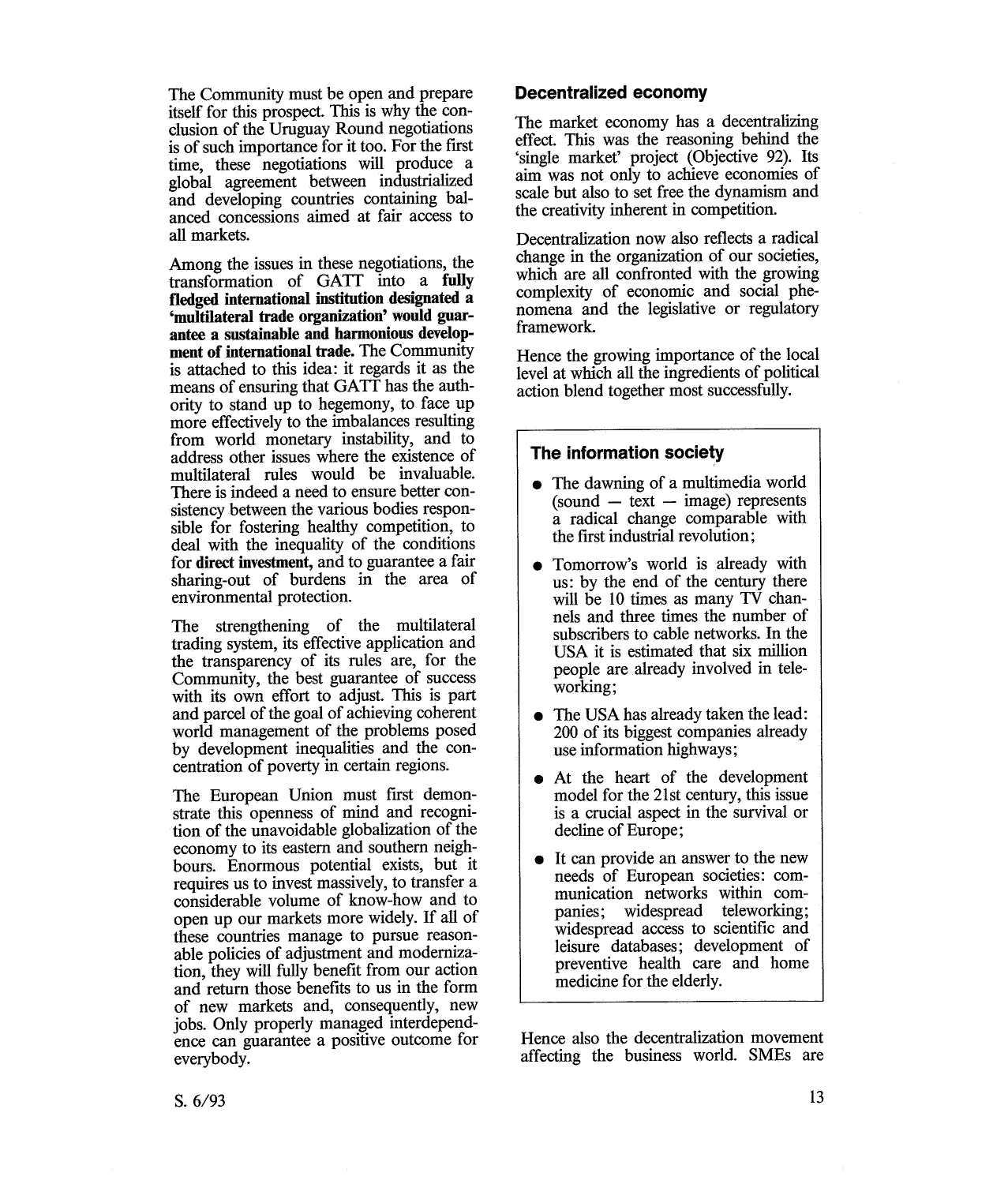often cited as models because they embody operational flexibility and a capacity for integration which the units which make up the big companies are now trying to imitate. Hierarchical and linear empires are gradually giving way to interactive organizations.

This movement towards decentralization supported by the new technologies, is taking us towards a veritable information society. The corollary to decentralization is information sharing and communication.

The European dimension would give the information society the best possible chances of taking off. The Commission is therefore proposing, in the context of a partnership between the public sector and the private sector, to accelerate the establishment of 'information highways' (broad- band networks) and develop the corresponding services and applications (see Development theme I).

#### A more competitive economy

#### Drawing maximum benefit from the single market

While industrial policy continues to be controversial no one is in any doubt as to the responsibility of governments and of the Community to create as favourable an environment as possible for company competitiveness. The single market is now a living reality. However, where companies are concerned, progress is needed in three areas.

The first concerns the body of rules (laws regulations, standards, certification processes) which assure the smooth functioning of the market. The rules have to be supplemented in line with the initial target (whether they concern pharmaceuticals intellectual property or company law, for example). But, above all, how it then develops has to be guaranteed against the risk of inconsistency between national and Community laws. This means fresh cooperation between governments at the legislative drafting stage. Likewise, care should be taken to ensure that the Community legislation affecting companies is consistent, especially the environmental legislation.

The second condition revolves around small and medium-sized enterprises. While they are a model of flexibility for big companies, they are also increasingly a factor of competitiveness as a result of 'farming-out' and subcontracting. Hence the measures taken on the initiative of big companies to galvanize their suppliers and clients. However, the 'demography' of SMEs, i.e. their birth, growth and regeneration, is also a matter of national policy. In some countries it will be necessary to adapt their tax systems, rights of succession and access to equity and to simplify intercompany credit regulations and practices. While most of the work has to be done at national level, the Community, for its part, must help to fit SMEs into the dynamics of the single market. The immediate task, therefore, is to work towards simplification and information. A Community initiative will shortly be proposed in this connection.

The third condition concerns the accelerated establishment of trans-European infrastructure networks (see Development Theme II).

# The trans-European infrastructure

#### Why?

- Faster, safer travel at lower cost:
- Effective planning in Europe:
- . Bridge-building towards Eastern Europe.

#### How?

- Remove regulatory and financial obstacles,
- . Get private investors involved in projects of European interest (applying the provisions of the Treaty, 'declaration of European interest');
- Identify projects on the basis of the master plans adopted (transport) or in preparation (energy).

In order to establish these networks, promote the information society, and develop new environmental improvement projects